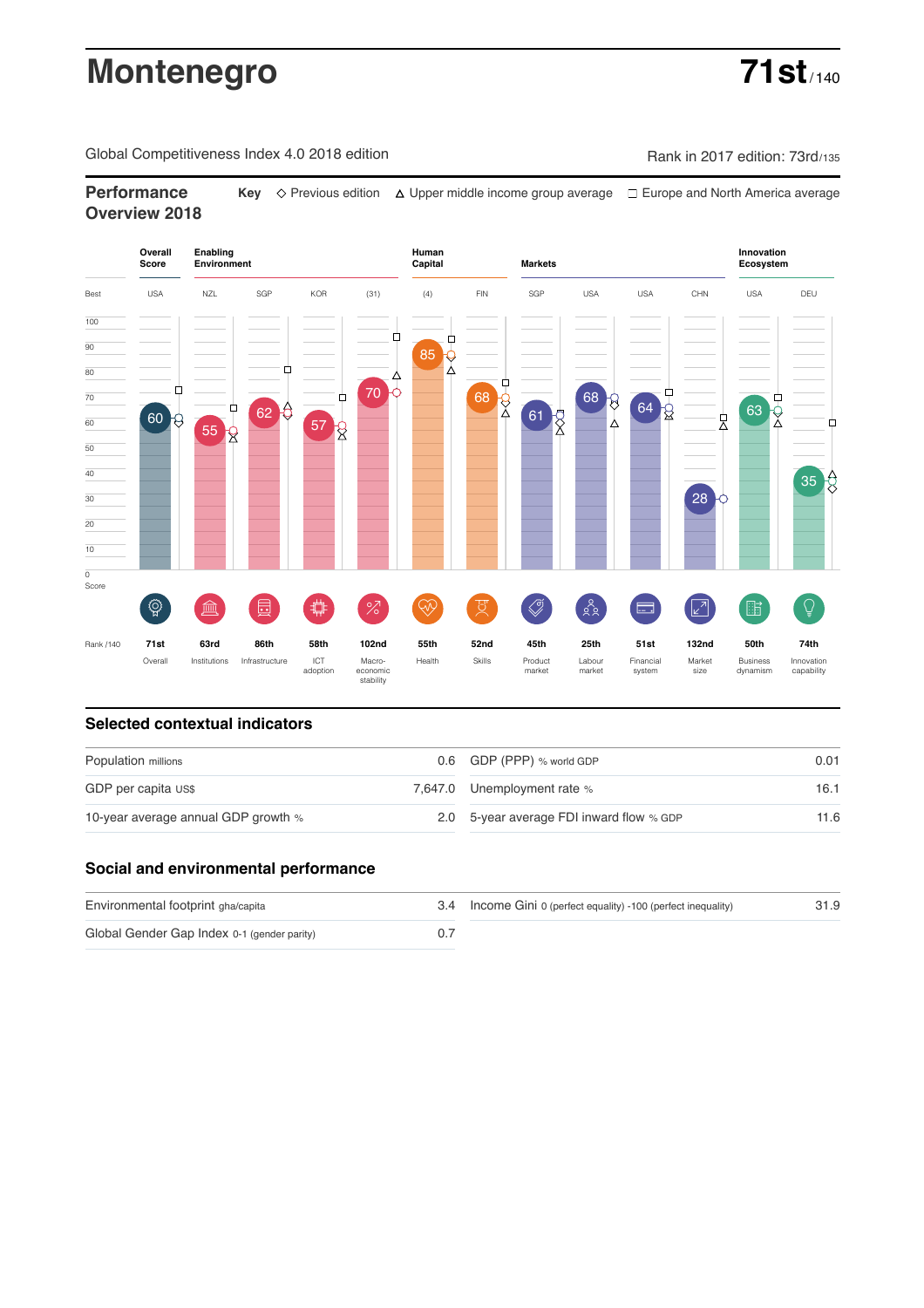# **Montenegro 71st**/140

| <b>Index Component</b>                                                   | Value                    | Score *          | Rank/140 | <b>Best Performer</b>       |
|--------------------------------------------------------------------------|--------------------------|------------------|----------|-----------------------------|
| 寙<br>Pillar 1: Institutions 0-100 (best)                                 | ÷,                       | 54.7 ↑           | 63       | <b>New Zealand</b>          |
| 1.01 Organized crime 1-7 (best)                                          | 4.8                      | 63.8 ↑           | 70       | Finland                     |
| 1.02 Homicide rate /100,000 pop.                                         | 4.5                      | 86.6 ↓           | 85       | Multiple (9)                |
| 1.03 Terrorism incidence 0 (very high) -100 (no incidence)               | 100.0                    | 100.0 $\uparrow$ | 29       | Multiple (24)               |
| 1.04 Reliability of police services 1-7 (best)                           | 4.3                      | 54.8 个           | 77       | Finland                     |
| 1.05 Social capital 0-100 (high)                                         | 48.8                     | 48.8 ↑           | 84       | Australia                   |
| 1.06 Budget transparency 0-100 (best)                                    | 23.1                     | $23.1 =$         | 130      | Multiple (2)                |
| 1.07 Judicial independence 1-7 (best)                                    | 3.8                      | 47.3 ↑           | 68       | Finland                     |
| 1.08 Efficiency of legal framework in challenging regulations 1-7 (best) | 3.6                      | 43.6 ↑           | 55       | Finland                     |
| 1.09 Freedom of the press 0-100 (worst)                                  | 31.2                     | 68.8 ↑           | 84       | Norway                      |
| 1.10 Burden of government regulation 1-7 (best)                          | 3.9                      | 47.7 ተ           | 38       | Singapore                   |
| 1.11 Efficiency of legal framework in settling disputes 1-7 (best)       | 3.8                      | 46.8 ↑           | 61       | Singapore                   |
| 1.12 E-Participation Index 0-1 (best)                                    | 0.74                     | 74.2 ↓           | 61       | Multiple (3)                |
| 1.13 Future orientation of government 1-7 (best)                         | 3.9                      | 49.1 ተ           | 50       | Singapore                   |
| 1.14 Incidence of corruption 0-100 (best)                                | 46.0                     | 46.0             | 56       | New Zealand                 |
| 1.15 Property rights 1-7 (best)                                          | 4.2                      | 53.6 $\uparrow$  | 75       | Finland                     |
| 1.16 Intellectual property protection 1-7 (best)                         | 3.8                      | 46.6 ↑           | 89       | Finland                     |
| 1.17 Quality of land administration 0-30 (best)                          | 17.5                     | $58.3 =$         | 56       | Singapore                   |
| 1.18 Strength of auditing and reporting standards 1-7 (best)             | 4.2                      | 53.1 $\uparrow$  | 96       | Finland                     |
| 1.19 Conflict of interest regulation 0-10 (best)                         | 6.3                      | $63.0 =$         | 45       | Multiple (2)                |
| 1.20 Shareholder governance 0-10 (best)                                  | 6.0                      | $60.0 =$         | 56       | Kazakhstan                  |
| 員<br>Pillar 2: Infrastructure 0-100 (best)                               |                          | 62.2 $\uparrow$  | 86       | Singapore                   |
| 2.01 Road connectivity index 0-100 (best)                                | 27.7                     | $27.7 =$         | 126      | <b>United States</b>        |
| 2.02 Quality of roads 1-7 (best)                                         | 3.8                      | 46.8 ↑           | 78       | Singapore                   |
| 2.03 Railroad density km of roads/square km                              | 18.1                     | $45.3 =$         | 41       | Multiple (20)               |
| 2.04 Efficiency of train services 1-7 (best)                             | 3.0                      | $33.5 +$         | 78       | Switzerland                 |
| 2.05 Airport connectivity score                                          | 9,813.0                  | $31.8 +$         | 96       | Multiple (8)                |
| 2.06 Efficiency of air transport services 1-7 (best)                     | 4.4                      | 57.1 ተ           | 76       | Singapore                   |
| 2.07 Liner Shipping Connectivity Index 0-157.1 (best)                    | 6.5                      | 6.5 $\downarrow$ | 104      | Multiple (4)                |
| 2.08 Efficiency of seaport services 1-7 (best)                           | 4.1                      | $51.3$ ↑         | 70       | Singapore                   |
| 2.09 Electrification rate % pop.                                         | 100.0                    | $100.0 =$        | 1        | Multiple (66)               |
| 2.10 Electric power transmission and distribution losses % output        | 16.6                     | 86.9 ↓           | 100      | Multiple (9)                |
| 2.11 Exposure to unsafe drinking water % pop.                            | 8.1                      | $93.8 =$         | 52       | Multiple (23)               |
| 2.12 Reliability of water supply 1-7 (best)                              | 5.0                      | 67.1 $\uparrow$  | 61       | Switzerland                 |
| O<br>Pillar 3: ICT adoption 0-100 (best)                                 |                          | 57.1 ↑           | 58       | Korea, Rep.                 |
| 3.01 Mobile-cellular telephone subscriptions /100 pop.                   | 166.1                    | $100.0 =$        | 8        | Multiple (68)               |
| 3.02 Mobile-broadband subscriptions /100 pop.                            | 66.5                     | n/a              | 75       | <b>United Arab Emirates</b> |
| 3.03 Fixed-broadband Internet subscriptions /100 pop.                    | 21.8                     | 43.7 ↑           | 44       | Switzerland                 |
| 3.04 Fibre Internet subscriptions /100 pop.                              | 2.1                      | n/a              | 48       | Korea, Rep.                 |
| 3.05 Internet users % pop.                                               | 69.9                     | 69.9 ↑           | 55       | Iceland                     |
| ℅<br>Pillar 4: Macroeconomic stability 0-100 (best)                      | $\overline{\phantom{a}}$ | 69.7 ↑           | 102      | Multiple (31)               |
| 4.01 Inflation annual % change                                           | 1.1                      | $100.0 =$        | 1        | Multiple (74)               |
| 4.02 Debt dynamics 0-100 (best)                                          | 39.5                     | 39.5 个           | 123      | Multiple (36)               |
| Qÿ<br>Pillar 5: Health 0-100 (best)                                      |                          | 84.8 ↑           | 55       | Multiple (4)                |
| 5.01 Healthy life expectancy years                                       | 67.1                     | 84.8 个           | 54       | Multiple (4)                |
|                                                                          |                          |                  |          |                             |
| 섯<br>Pillar 6: Skills 0-100 (best)                                       |                          | 68.1 ↑           | 52       | Finland                     |
| 6.01 Mean years of schooling Years                                       | 11.2                     | $74.7 =$         | 37       | Finland                     |
| 6.02 Extent of staff training 1-7 (best)                                 | 3.8                      | 46.9 ↑           | 71       | Switzerland                 |
| 6.03 Quality of vocational training 1-7 (best)                           | 3.9                      | 48.8 ↑           | 78       | Switzerland                 |
| 6.04 Skillset of graduates 1-7 (best)                                    | 3.9                      | 48.7 ተ           | 75       | Switzerland                 |
| 6.05 Digital skills among population 1-7 (best)                          | 4.1                      | 52.3 ↑           | 74       | Sweden                      |
| 6.06 Ease of finding skilled employees 1-7 (best)                        | 4.0                      | 49.3 ↑           | 84       | <b>United States</b>        |
| 6.07 School life expectancy Years                                        | 14.9                     | $82.8 =$         | 56       | Multiple (9)                |
| 6.08 Critical thinking in teaching 1-7 (best)                            | 3.7                      | 44.5 ↑           | 51       | <b>United States</b>        |
| 6.09 Pupil-to-teacher ratio in primary education Ratio                   | n/a                      | 86.6 ↑           | n/a      | Multiple (6)                |